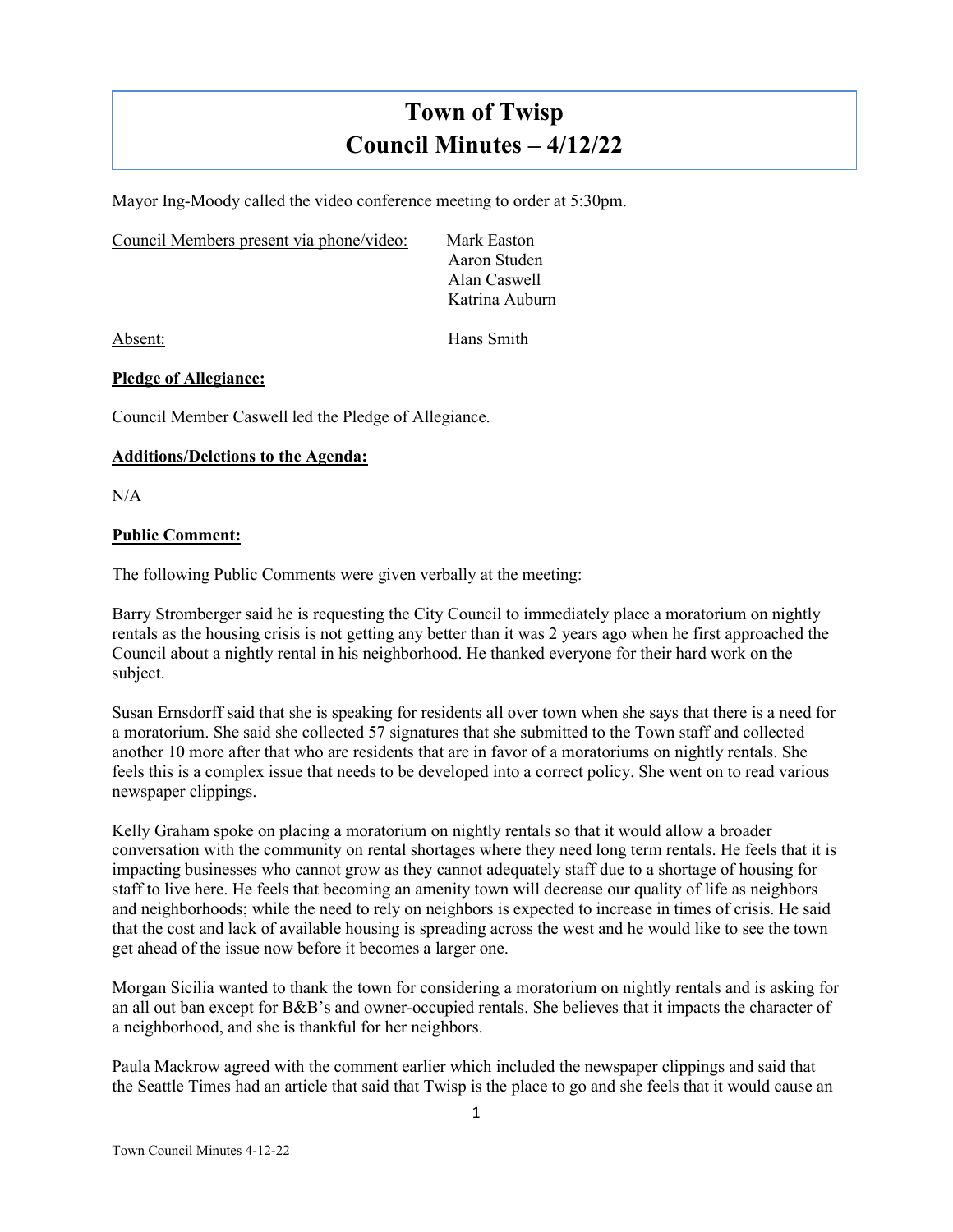immediate housing boom. She said that our Comprehensive plan says that businesses that are permitted are supposed to benefit the community and she feels that it does not. She would like to see an immediate moratorium and then do more research to allow the community to provide input.

Isabella Spohn wonders why there is a need for nightly rentals in Twisp? She said that there is a big concern as there are no employees for local businesses to operate due to a lack of housing. She would like to learn from other towns that have already gone through this. She is urging a moratorium now and suggested the creation of a citizens advisory right away to begin working on this.

Mindy Irvine introduced herself and said she is speaking for both herself and her husband Doug. She said that she is applying for a nightly rental for a bedroom in their home. She said she supports the idea of a nightly rental moratorium except for owner occupied locations.

Mayor Ing-Moody thanked everyone for their comments, and said she appreciates the community's input. She said that this topic is on the agenda for this evening, and they will continue the conversation then.

The following Public Comments were sent in writing:

#### Greetings Twisp Council and Mayor Soo

This is in regards to the proposed development at the old Blackbirds property as well as addressing short term rentals (STR). Like a lot of folks I believe we need more housing. But I also believe we need to really consider how more housing could have an adverse impact on our community if new housing isn't within reach of working families. The proposed Blackbirds project could well address the affordable housing gap. But strictly building market rate housing that's out of reach of working families will only place more strain on a community already struggling with the lack of local workers. Ideally there would already be policies in place to ensure that units of housing, be they deed restricted, possibly in partnership with the Housing Trust or otherwise are not just market rate units. But perhaps this proposed development can be a test case for what our community needs going forward. Other communities with similar housing struggles have adopted policies to protect working families. I don't see why communities here in the Methow can't do the same. STR's, while currently not super prevalent in Twisp, pose the potential to be a scourge. While the current number, eight if I remember correctly, doesn't seem like a ton, they all at one time or another housed a local family. Prohibiting future nightly rentals at the Blackbirds development seems a necessary step.

Also, I strongly believe that a moratorium on STR's is absolutely necessary to give the town time to adequately address the issue. I believe prohibiting STR's in residential areas going forward, plus high licensing fees that could help fund housing projects such as ADU incentives, affordable housing subsidies… are necessary permanent steps. Do we really want to be a community that prioritizes the convenience and comfort of transient visitors over the quality of life of it's permanent residents? I'd surely hope not. Thanks

Andy McConkey

-----------

Twisp Town Council

I am writing to register my objection to nightly rentals in the town of Twisp. As everyone seems to have become aware, there is a serious housing crisis in the Methow Valley. Most businesses here struggle to keep employees when there are so few affordable rentals within reasonable commuting range, to say nothing of the high cost of buying even a modest home. I work as a baker at the Mazama Store and I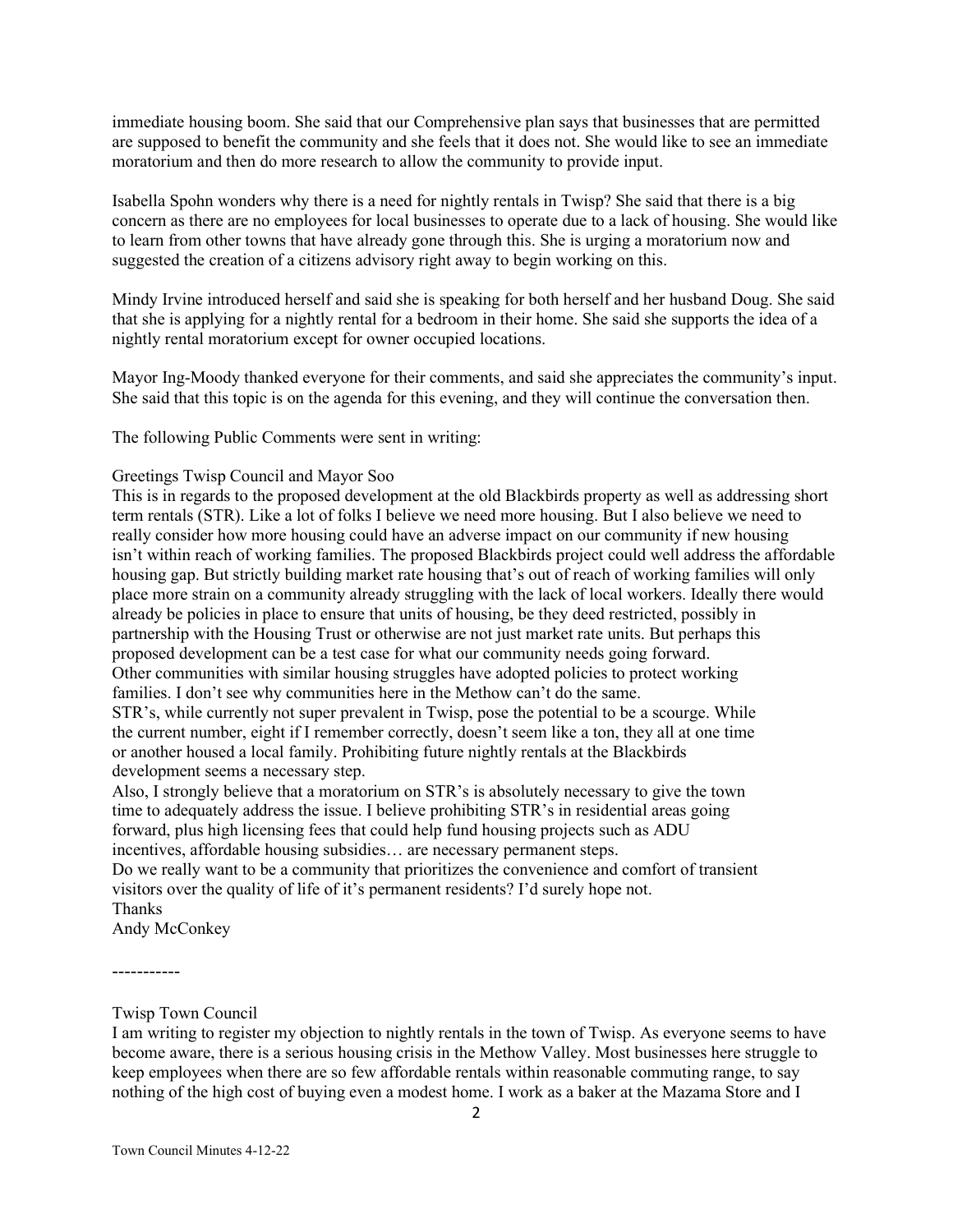see first hand the struggle my employers experience trying to keep staff. The best kind of community we can have is one where those who want to work, can, without spending half their day's pay driving to work from far down the valley. People who actually live here are invested in this place and contribute to the cohesion of the community in ways that visitors do not. (There are motels and campgrounds for visitors). At the very least, I hope the town council will consider a moratorium until this matter is studied further.

Thank you Mary Sharman ---------------

#### Twisp Town Council

I am writing to express my concerns about nightly rental and the housing shortages occurring here in Twisp and the Valley as a whole. I believe the Town should put a mortarium on nightly rentals alt least while the problem of affordable housing for local workers can be studied and some conclusions can be drawn. It seems there are motels and campgrounds for visitors while the few available homes should be for folks who live and work here.

Thank you Jerry Cole

# ---------------

#### Dear Council Members,

In your last meeting there seemed to be some confusion regarding the house on Burgar St. owned by Bryan DePlace and Hannah MacIntosh of Seattle. The house is still under their ownership and is currently being rented to Kelsi Potvin, single mother and owner of Twisp Spa.

Bryan and Hannah were granted a nightly rented permit by the town of Twisp. After more consideration of the housing crisis, Bryan and Hannah decided to rent their home as a long term rental instead of a nightly rental. Prior to housing Kelsi and her two sons, the home was rented to Ben Hunsdorfer who was hired to teach 6th grade at MVES. He resided in the home with his wife and toddler until he eventually found a home to purchase.

I am frustrated that some council members do not seem to see the connection to nightly rentals and the housing crisis. I also spoke with Salyna Gracie who was relieved to have found a rental on Glover St. at the last moment. Fortunately, she was able to recently buy a home through the Methow Housing Trust. If these properties were being rented nightly for maximum profit, these people would have struggled to find housing. These are people that are committed to our community, owning businesses, teaching kids and working to keep art alive. These people add long term value to our community and should be prioritized over short term visitors.

I understand that the council has other projects that they are working on, but it is time to make people and housing the priority. We can simply adopt the same policy as Winthrop. The work has been done. It is simply a matter of the council being proactive, listening to your community members and investing in humans for long-term community preservation. Thank you,

#### Brynne Edwards

-----------------

## To the Twisp Town Council and Mayor Ing-Moody:

I am writing to you in support of immediately enacting a temporary moratorium on new nightly rental approvals within the boundaries of the Town. Current housing stock is far below what is required to support existing residential needs, and further dilution only exasperates the problem. A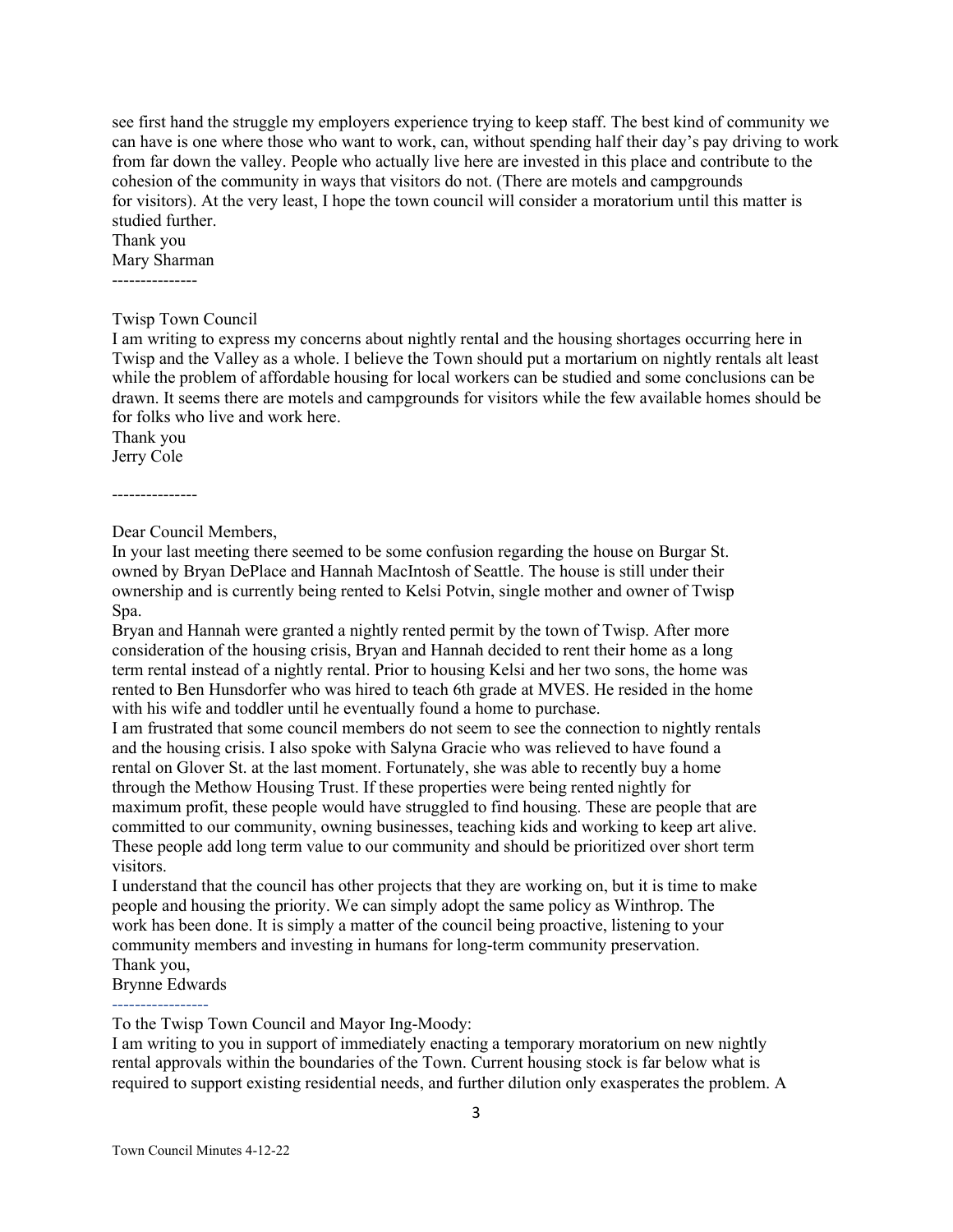moratorium will give municipal leaders the time needed to evaluate the depth of the issue, collect public comment and find thoughtful and creative solutions.

Last month, the world's new hero, Volodymyr Zelenskyy (referring to the critical need for international sanctions against Russia) said, "Peace is more important than income". Here in the Methow Valley our motto needs to be, "Housing security is more important than income". Stated another way … if no one can afford to live here, there will be no one to service the tourists … and then we won't need nightly rentals anyway.

Thank you for the opportunity to comment. Thank you in advance for listening to the voices of your community members.

Sincerely,

Claire Bunney

------------

Hello Twisp Town Council and Mayor Soo!

I am writing to add my voice to the urgency of the housing situation in Twisp, the Methow Valley and across the country. You can help mitigate this problem in Twisp by immediately enacting short term rental policies to help protect and preserve the character and quality of this community. Time is of the essence to address short term rentals in the Town of Twisp and help protect working families in this valley. It is no secret or surprise to this community that we need more housing. Look no further than the businesses that now have limited hours or days due to lack of staffing. Every short term rental is a home that once housed a local family. The vibrancy and health of our community depends, at least in part, on acting now to impact the housing situation for years to come.

There is no one, easy answer to the housing crisis we are facing but limiting and restricting short term rentals and creating the policies that support this and preserve residential neighborhoods is a step in the right direction.

Thanks for all you do for Twisp and this valley.

Warmly,

Callie Fink

------------------

We need proactive nightly rental policies. By the time overnight rentals become a big issue in tourist towns, their people are already facing a problem with housing affordability. Twisp needs strong shortterm rental policies immediately.

We are in a housing crisis, we make the problem worse by allowing second-home owners to remove a home from the stock of available housing for local long-term renters and turn the unit into a nightly rental. Local Lodging businesses (who have to follow stringent rules) are hurt by residents putting a home into the nightly rental pool, even for a short period.

A proposed 10-unit development in Twisp is intended to be residential, but the Town has to take action to keep it that way.

Twisp needs more housing and the new project in Twisp will add 10 housing units to the Town of Twisp, an area where housing is both limited and in demand.

Twisp Town is supposed to work for its people, this is an opportunity for our awesome town council members to step up for us. The Twisp Town Code tells us "….The performance goal is to assure that all approved projects benefit the general welfare of the Town of Twisp.

We request the Town of Twisp clearly limit the use of the proposed townhomes to residential use, and develop policies that prevent short term or "nightly" rentals from competing with housing for working people now and in the long-term.

Sheila Coe

------------------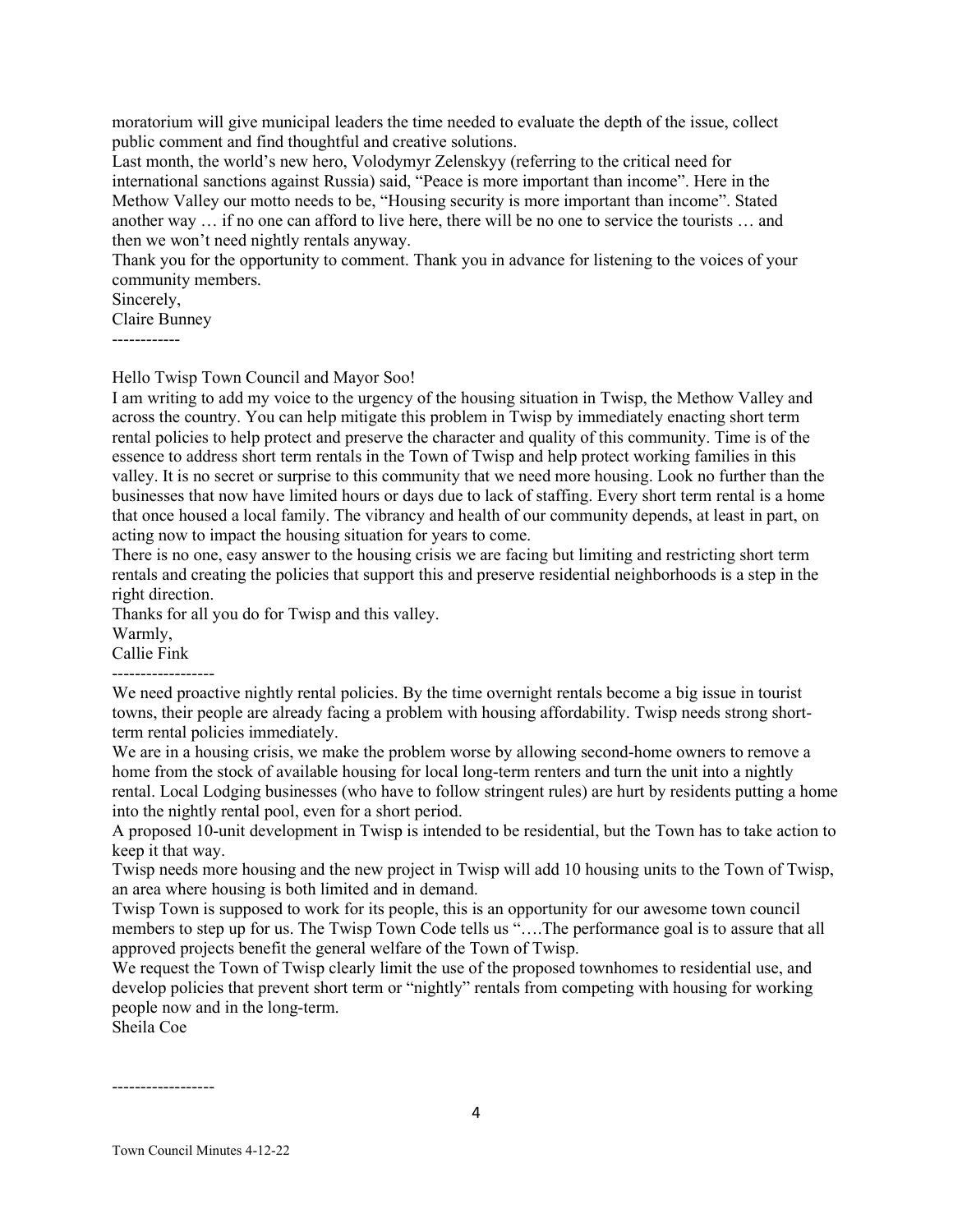Dear Council,

My name is Madelyn Hamilton, and I am writing to voice my concern around the lack of regulation on nightly rentals in Twisp. As you know, we are facing an unprecedented housing crisis in the Methow, and this problem is made significantly worse by allowing second homeowners to open up their space

s to nightly rentals.

Our valley is on a path toward becoming a Sun Valley or Vail, which none of us want. We have the capacity to change this trajectory, but we have to act now and with strong policies. I ask that the town give priority to the creation of sustainable housing for *local* community members first & foremost, and that we create proactive and strict policies around nightly rentals.

Thank you for your time, consideration and good work! Madelyn Hamilton

# **Mayor's Report:**

Mayor Ing-Moody reported that the town continues to have a lot going on and all the departments are busy. She said there is an exciting celebration coming up that everyone should be proud of and thankful the town has achieved the development of a new Civic Building / EOC. A ribbon cutting ceremony for the new building is slated to take place sometime in mid-July. A committee will be working on the particulars for the event and she invites everyone to join in the celebration. She said that while there are many conversations going on about housing, there continues to be a lot of work being done for a multitude of projects including improving water/sewer infrastructure and the many construction projects. The town has always worked on multiple projects simultaneously and will do so with housing as well.

# **Staff Reports:**

Public Works Director Denham said he would like to provide some updates to some projects happening in town. The SR20 crossing still needs some softscape and sidewalk revisions and the contractor will be coming back out for that. He said the SR20 North sidewalk project has design approval and that there may be a need to request additional funding. Cascade Loop overlay project for the commercial/industrial area is in bad need of improvements that is being funded by a TIB grant. He hopes to have that out to bid within the next month. The Sports Complex contractors will be back out once the irrigation is turned on to finish up any extra projects. He said they have users at the facility now and the PW crew is working on access and barricades to prevent any further damage to the complex. He said the Twisp Park playground will be getting some upgrades that is being paid 100% by ARPA grant funding and to be installed by the PW crew. The Civic Building is going exceptionally well, and he said he is impressed with the completion so far. He said the  $3<sup>rd</sup>$  Avenue project will be paid for by a Complete Streets grant and will be working with Architects West and Leone and Keeble. He said he has seen 50% plans and is hoping to get a bid estimate while the contractor is still on site. He said the Sewer Collections project for the reconstruction of sewer infrastructure throughout town has preliminary design plans and he is hoping to build next spring. He said the Lift Station #2 project may be delayed due to supplies and the WWTP footings were poured last week. The chipping event will be happening next week. He hopes to hold two events this year. He said that he has provided comments on two Planned Developments, one is more sizable and will provide adequate housing in the town. He said the Pool will be commissioned soon and they have not assessed the damage from this winter yet. He said it takes some time to open the pool and the PW crew will be working on that.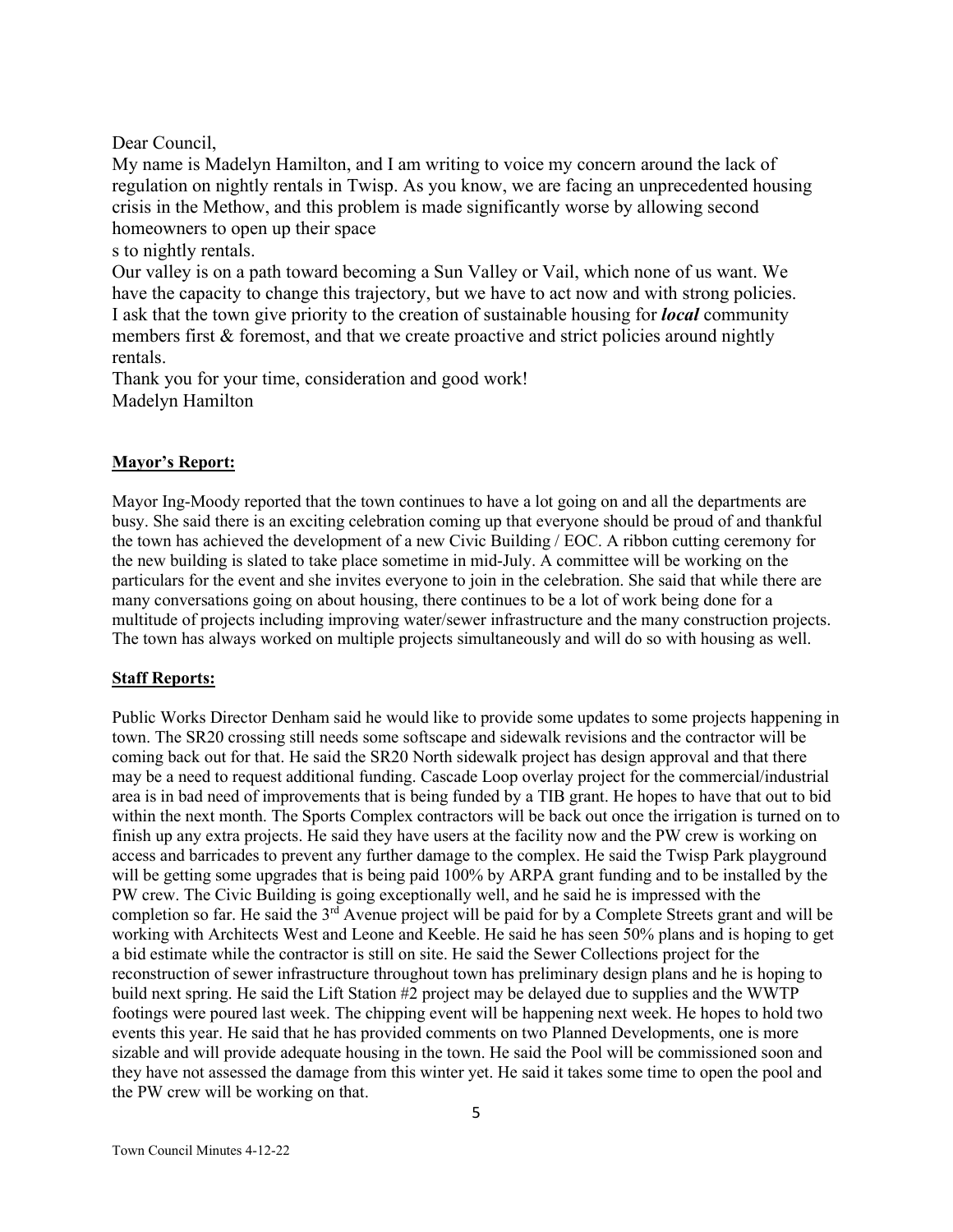# **Committee/Commission/Board Reports:**

Council Member Caswell attended the recent Tree Board meeting where they announced receiving the Classroom in Bloom grant for \$3000 for the seedling program. He said they are planning for an April  $30<sup>th</sup>$ Arbor Day celebration in the Commons Park.

Council Member Studen said the Parks and Recreation Public Meeting for the Parks Plan Draft review and comment session has been moved to April 25<sup>th</sup> and there is still time to review the plan and comment. He said the information is available on the Town's website.

Council Member Studen also attended the Public Safety Meeting where the Fire District 6 annexation discussion continued. He said they've made great progress and there are still a few details to work out. He said they are hoping for a pre-annexation document for Council to review very soon.

Mayor Ing-Moody attended the OCOG meeting last night where WSDOT reported that there is funding available for a bike / pedestrian projects along state routes. She said it might be worth looking into. She also said that the County Commissioners announced that some ARPA funding is available and that Director Denham and herself will be requesting ARPA funding for water infrastructure needs. She also said the RTPO is looking to hire a part time Administrative Assistant and it may be combined with a county position for it to be full time to attract more applicants.

# **OLD/NEW BUSINESS:**

## **Discussion/Action: Nightly Rentals:**

Mayor Ing-Moody wanted to bring back this topic from the previous meeting and advise the Council on what legal counsel has advised the Town regarding a moratorium. She said that according to the attorney, it requires a public hearing within 60 days and it requires findings of fact in support of the need for a moratorium. She said that an ordinance would have to be drafted for the Council to consider adopting which must include clear specifics of the moratorium including any exclusions that the Council desires. Council Member Caswell asked Planner Danison to provide the facts regarding the number of nightly rentals in Town. Danison replied that of the 6 nightly rentals that have been issued business licenses, 4 are currently operating as a nightly rental. Within the town limits there are between 460-490 individual dwellings. He said 460 of those are single family dwellings. If the numbers of issued nightly rentals were all in operation, and considering the number of 460 homes, he said that would make the nightly rental rate .85% of single-family homes currently being used as a nightly rental. He shared that there are 2 significant Planned Developments in the works which would increase the number of homes in town and ultimately improve housing availability. Council Member Caswell said that the facts should be considered prior to moving forward with a moratorium. Council Member Easton said he would like to see one blanket moratorium be adopted and likes the idea of a citizens advisory committee. He thinks this is the perfect opportunity to take the time to review what type of town that Twisp wants to be. Council Member Auburn wanted to thank the community for their comments and concerns. She understands the concerns and hears the urgency. She would like to make sure that this is done appropriately and that it isn't rushed into requiring Council to retreat back at a later time. She feels that the citizens are really speaking to their neighborhoods and not perhaps the commercial zone where she feels that a nightly rental may be appropriate. Council Member Studen is not opposed to a moratorium but feels that you don't need to enact one just to work on a policy in town. He thinks that there should be some sort of percentage cap to trigger a moratorium and thinks that less than 1% doesn't seem high. He also believes that the commercial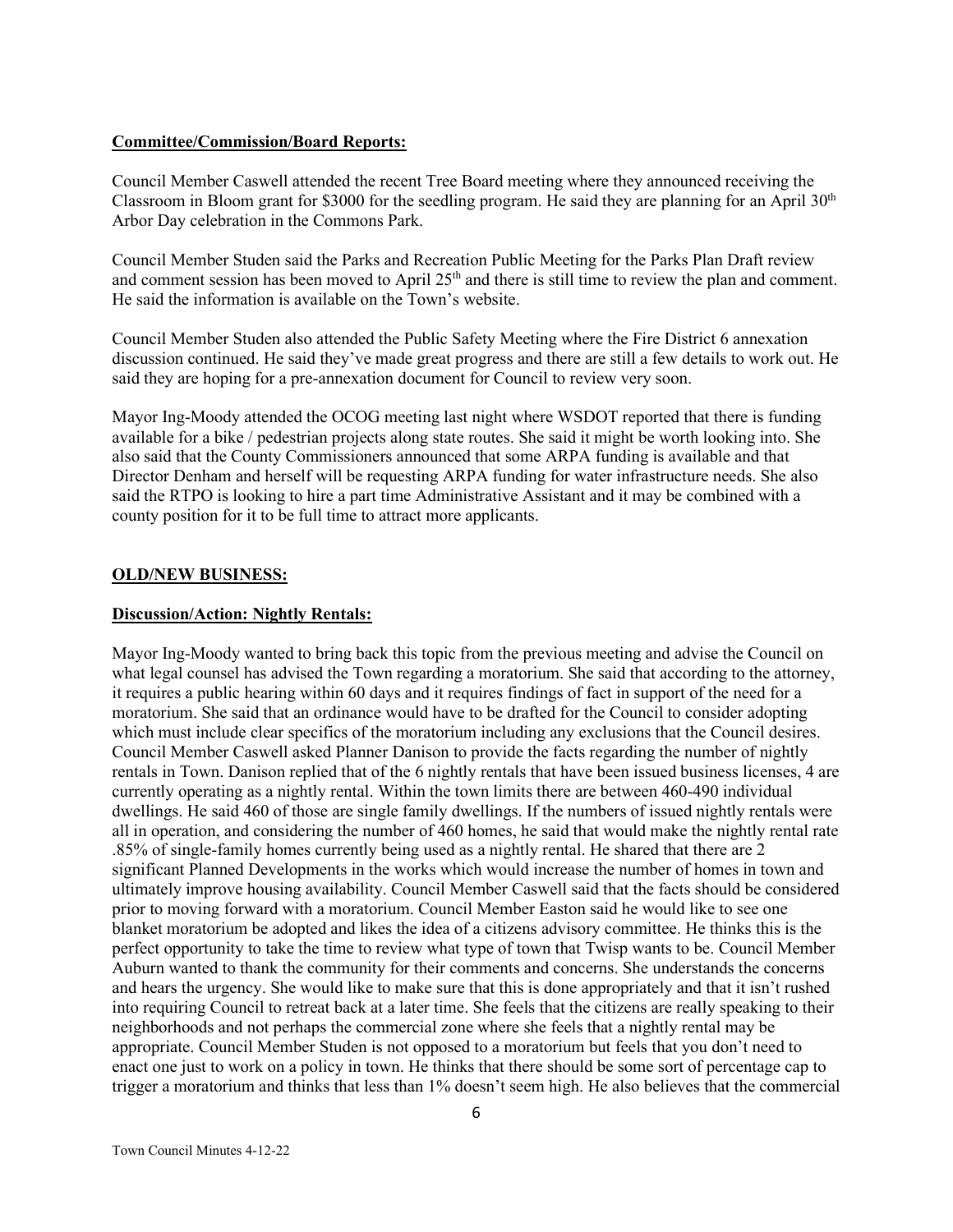zone would be a good exclusion to include if a moratorium were to be adopted. Council Member Easton expressed that he is not comfortable with any exclusions and would like to see a blanket moratorium on all applications submitted to the Town until research can be done.

Council Member Studen made a motion to create an ordinance for a moratorium on nightly rentals for 6 months excluding existing pending and approved nightly rental permits, those in Commercial zones and those in owner occupied premises. Council Member Caswell seconded the motion and it passed with 3 yes votes and 1 no vote.

# **Discussion/Action: Creative District Grant Contract CD2022-OPS-010:**

Councilmember Easton questioned the intended use of the grant funds and the work that the Creative District will use them for. Clerk Kilmer responded that the funds will be used for administrative and advertising costs per the scope of work. The Creative District is working with other Town committees on wayfinding signage, Civic Building art/courtyard, and Third Avenue Improvements.

Councilmember Easton remarked that the Creative District committee hadn't met in almost two years. Mayor Ing-Moody directed staff to follow up with inquiries to the Methow Arts Executive Director, Amanda Jackson Mott, regarding a meeting for that committee to meet and provide updates.

Council Member Easton moved to approve the Creative District Grant Contract CD2022-OPS-010 as presented. Council Member Auburn seconded the motion and it passed unanimously.

# **Discussion/Action: T-O Engineers/Town of Twisp – Contract On-Call Services:**

Council Member Caswell moved to approve T-O Engineers contract with the Town of Twisp for On-Call Services presented. Council Member Easton seconded the motion and it passed unanimously.

# **Discussion/Action: T-O Engineers/Town of Twisp – Contract POTW Design:**

Council Member Caswell moved to approve T-O Engineers contract with the Town of Twisp for POTW Design presented. Council Member Easton seconded the motion and it passed unanimously.

## **Discussion/Action: Ordinance #784 – TMC Chapter 5 – Business Licenses and Regulations:**

Clerk Kilmer stated that this language update is to bring us in line with what the Department of Revenue is now currently doing with the Business Licensing.

Council Member Easton moved to approve Ordinance #784 as presented. Council Member Caswell seconded the motion and it passed unanimously.

## **Discussion/Action: American Legion Letter of Support Request:**

Council Member Caswell moved to approve a Letter of Support for the American Legion as presented. Council Member Studen seconded the motion and it passed unanimously.

## **Consent Agenda:**

● Accounts Payable/Payroll